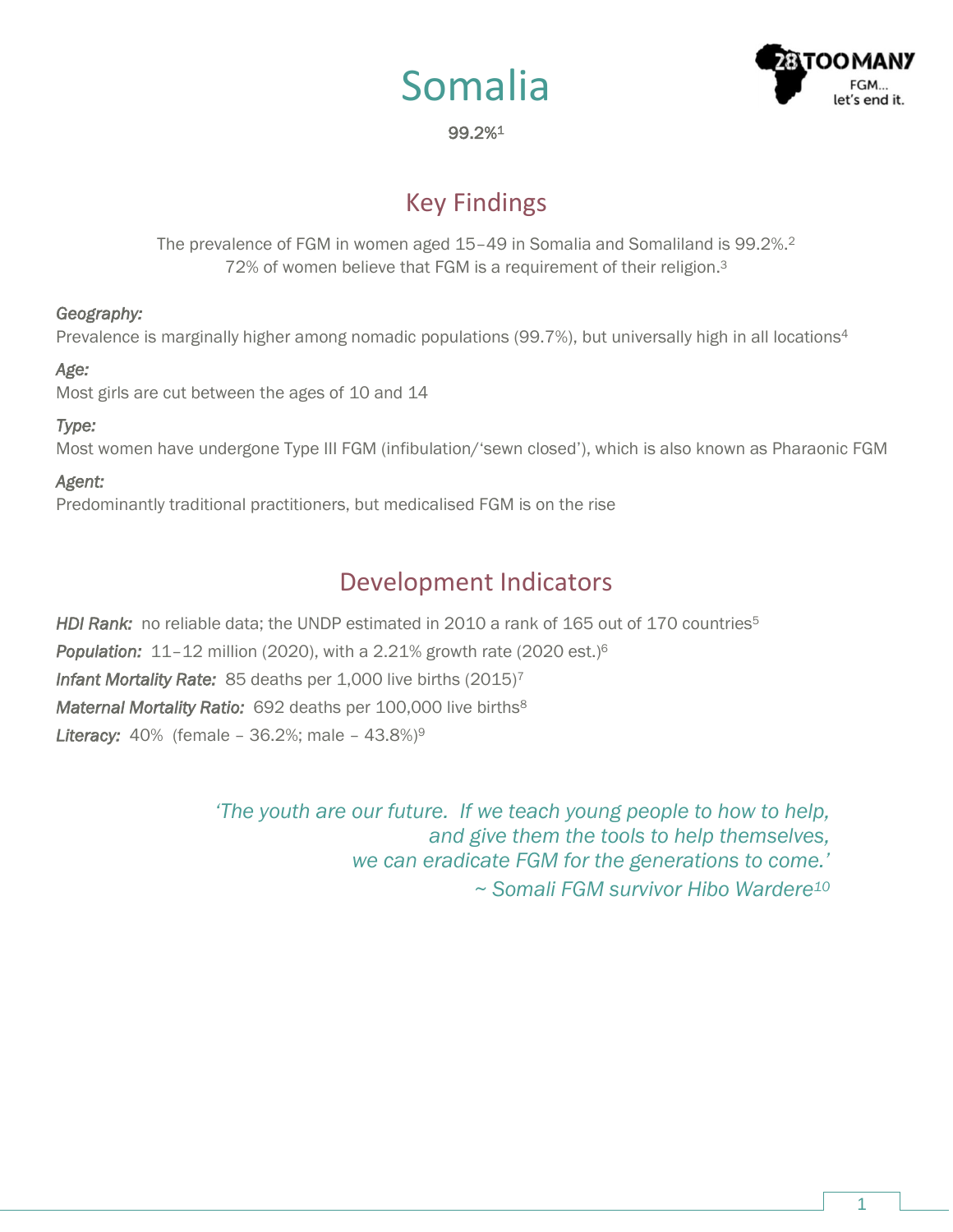### Prevalence

In 2006, prevalence in the South/Central Zone was 99.2% and in 2011 in the North-East Zone (Puntland) it was 98% (women aged 15–49). There is no geographical breakdown available for the prevalence in 2020.

Across both Somalia and Somaliland, women who live in rural areas are only slightly more likely to undergo FGM than those who live in urban areas. The prevalence is highest among nomadic women, but is universally high (over 98%) among women living in all areas.<sup>11</sup>

76.4% of women believe that FGM should continue and 18.9% believe that it should not.<sup>12</sup>

While support for Type III (Pharaonic) FGM has declined in recent years, other types of FGM referred to as 'Sunni' remain popular. More than four in five women in the oldest age group experienced Pharaonic cutting, compared to less than half of women in the youngest age group.<sup>13</sup>





### FGM prevalence among women aged 15–49 has remained broadly consistent for some time.

Breaking down the 2020 data by age group shows that the prevalence for women aged 45–49 is 99.8%, while for the youngest age group it is 98.8%, but some women over the age of 15 may yet be cut.<sup>14</sup>

# Somali Law

There is currently no national law in place banning FGM in Somalia. New national legislation is being drafted and will go through a consultation phase with stakeholders during 2019.

In November 2013, 18 religious leaders in Puntland signed a fatwa against FGM, which was witnessed by various ministers.

In March 2014, the president of Puntland approved an official policy outlawing all forms of FGM; however, parliamentary legislation is not yet in place.